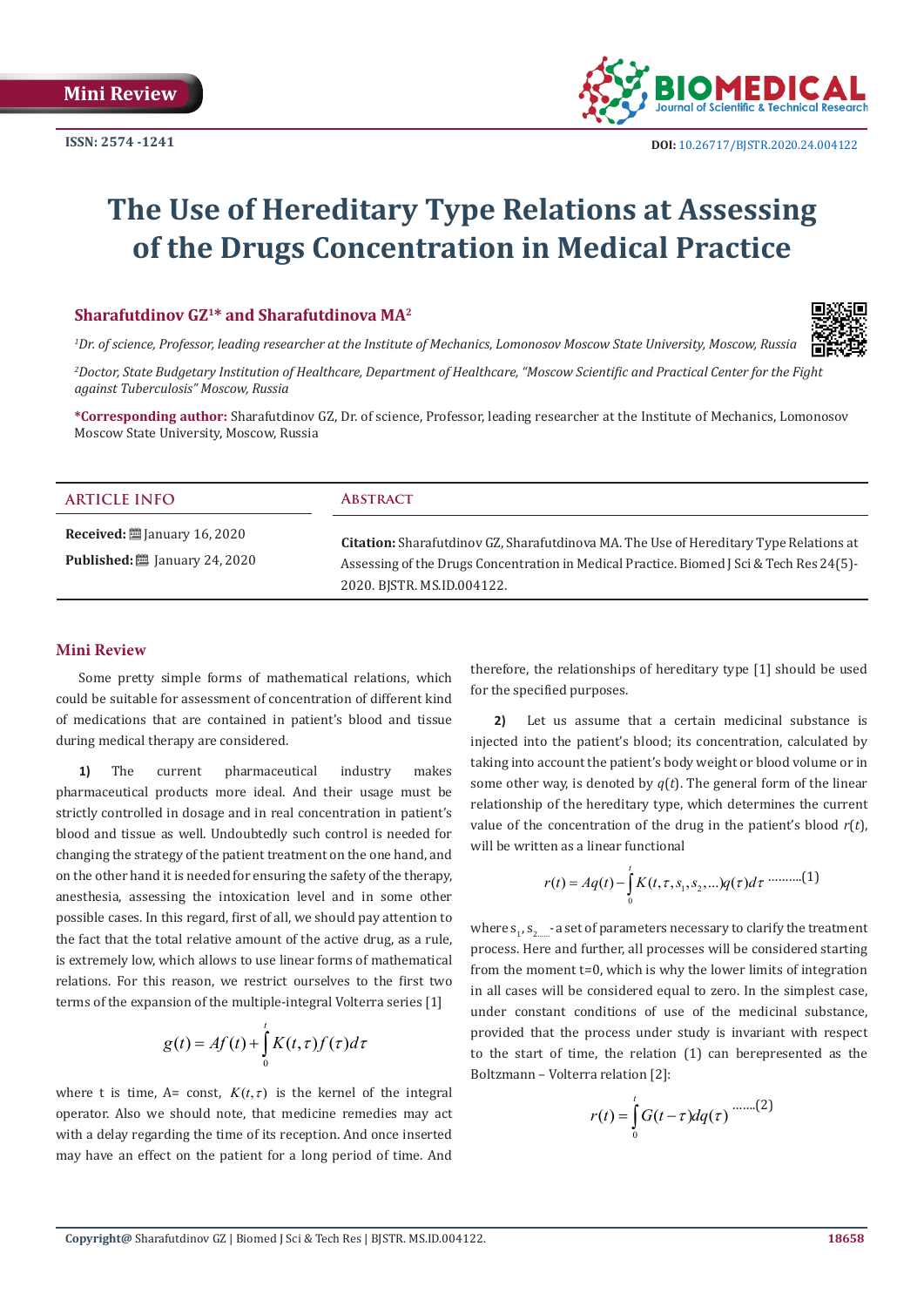To apply the relation (2), it is necessary to define the function  $G(t)$ . This can be done most simply by using the Heaviside function

$$
h(t) = \begin{cases} 0, t < 0 \\ 1, t > 0 \end{cases}
$$

Then for  $q(t) = q_0 h(t)$  the relation (2), by virtue of the fact, that  $dq(t) = q_0 \delta(t)$ , where  $\delta(t)$  is the Dirac delta function, will take the form  $r(t) = G(t)q_0$  from where we find

$$
G(t) = \frac{r(t)}{q_0} \dots \dots \dots (3)
$$

In this case we assume  $r(0) = q_0$  and then  $A = G(0) = 1$  [2]. In our opinion, the function  $G(t)$ , which characterizes the rate of excretion of a certain drug from the body, can be used for its functional diagnosis. Of particular practical interest is the use of the ratio (2) to calculate the concentration of the drug in the patient's body when it is instant introduction, in particular, by intravenous injection, as well as in the case of its introduction by means of a dropper, produced at a speed  $q(t) = at$ . In last case the ratio (2) is reduced to the form:

$$
r(t) = a \int_{0}^{t} G(t - \tau) d\tau \dots (4)
$$

Let us consider the procedure for applying the relations (2) and (4). Let us assume that we have made the necessary measurements of the concentration *r*(*t*) of a drug administered by intravenous injection. We will consider this process is fast enough and therefore use the Heaviside function to describe it:  $q(t) = q_0 h(t)$ . Using the results of these measurements, we define the function  $G(t)$  by means of the relationship (3). It can be seen that the application of the relation (2) in the general case or the ratio (4) – in this particular case, does not lead to any difficulties.



Let's consider an example of application of these relations. Let us assume that the influence function  $G(t)$  has the form  $G(t) = e^{-0.2t}$ . In this case  $r(t) = q_0 e^{-0.2t}$ . Thus, the curve of the dependence of the current value of the drug concentration *r*(*t*) on the time *t* after the intravenous injection for the case  $q_0$  =1 is represented by a solid line

on the Figure 1. The same Figure 1 shows the dependences of the drug concentration determined by the ratio (4) in the specified period of time (0 ≤*t* ≤ 10) during the drip administration of the drug. They are represented by the dotted line when the drug is administered for the law  $q(t)=0.05t$ ; by the dashed line when the drug is administered for the law  $q(t) = 0.1t$ , and by the dash-dotted line when the drug is administered for the law  $q(t) = 0.2t$ . Let us also note that in the absence of taking into account the decreasing of the drug, provided by the mathematical model, the total amount of the drug administered over the specified period of time, in the first case would be equal to 0.5, in the second case 1.0 and in the third case -2.0 (Figure 1).

**3)** The process of oral administration of medicines has a slightly different character from the point of view of applying the mathematical model under consideration. Here, as above, there are many accompanying factors that significantly affect this process. We will not specify them, but only pay attention to the possible importance of taking them into account. For example, the concentration of the drug in the stomach will decrease if the amount of liquid in the stomach increases, and this fact should be reflected in the calculations using the ratios given here. The general form of the linear ratio of the hereditary type, which determines the current value of the concentration of the drug that eventually enters the patient's blood when taking the drug orally, will be recorded using the functional dependence

$$
q(t) = Bp(t) + \int L(t, \tau, T, s_1, s_2, ...)p(\tau)d\tau
$$
......(5)

The symbols  $s_1$ ,  $s_2$ .... have the same meaning as above. Assuming that the relation (5) is applied under constant meanings of the parameters  $s_1$ ,  $s_2$ .... if it is invariant with respect to the time reference, we bring it to the form of the Boltzmann-Volterra relation:

0

*t*

$$
q(t) = \int_{0}^{t} H(t-\tau) dp(\tau) \dots (6)
$$

The introduced here influence function  $H(t)$  is also a functional characteristic of the body that determines the amount entering in the bloodstream of the orally administered drug. The simplest way to determine the function  $H(t)$  is to set a constant value of the drug concentration using the Heaviside function:  $p(t) = p_1 h(t)$ . In this case, using the measured drug concentration in the body, we have

$$
H(t) = \frac{q_1(t)}{p_1}
$$

At the same time, we assume  $B=H(0)$ , and the value  $q_1(0)$  is equal to the value of the concentration of the drug immediately after its administration, at the time t*=*0+ . After determining the function *H*(*t*), the use of ratio (6) to determine the concentration of the orally administered medication in the patient's body does not present any difficulties. Note also that experimentally defined functions  $G(t)$ and  $H(t)$  can be replaced with analytical approximations, which significantly facilitates the use of various types of mathematical packages of personal computers when calculating the current values of the concentration of drugs in the body.